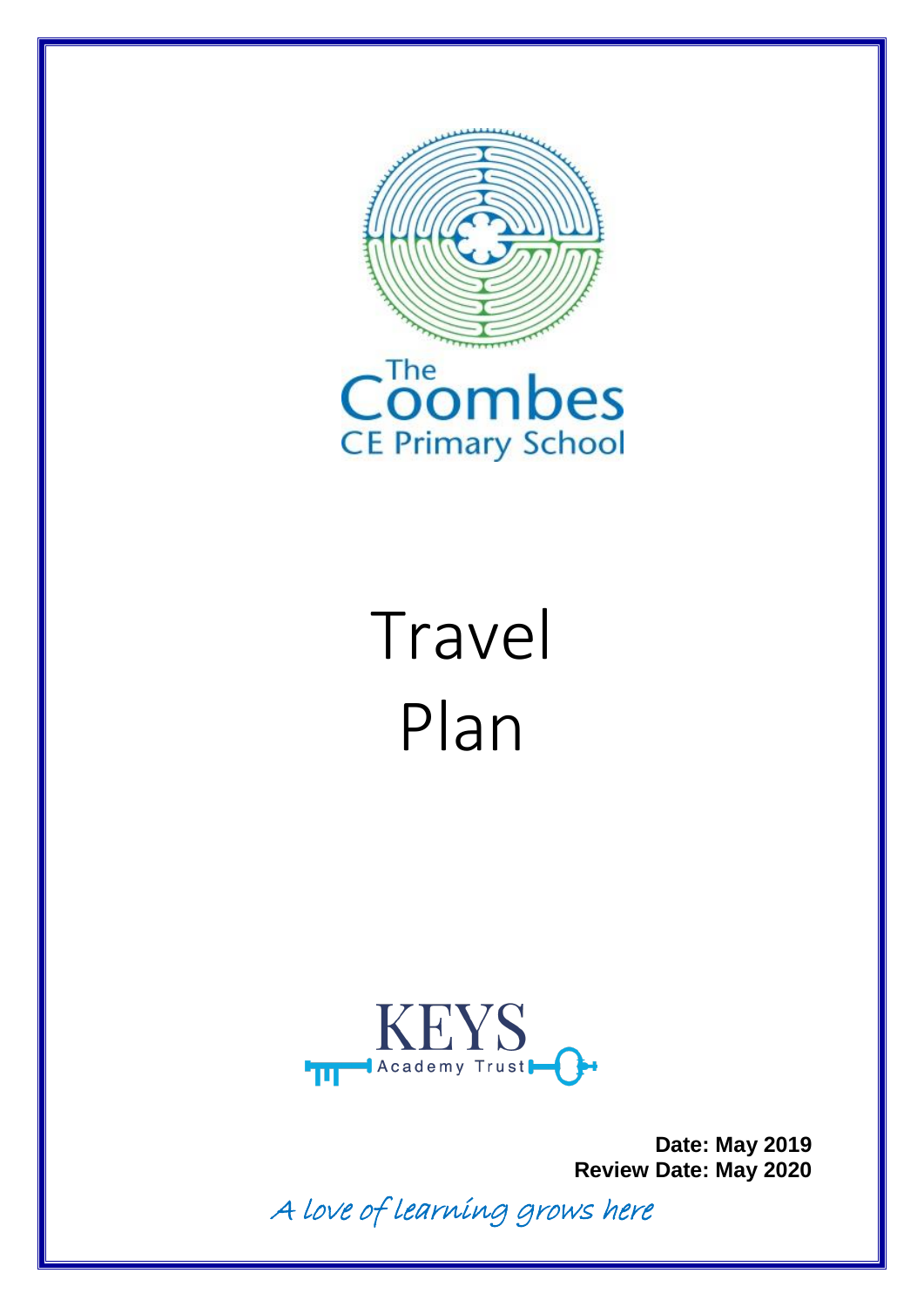#### **1.0 Introduction**

The Coombes Primary School is located on School Road, South West of Reading with catchment shown in the map below. We attract children from Arborfield, Shinfield and Wokingham. The school currently has 420 children on site between the age of 5 and 11 plus a very active nursery.

At The Coombes we are very fortunate to be surrounded by beautiful countryside and many walking and cycling routes. Many of our children walk, scoot or cycle to school which we actively encourage. The Coombes has a cycle/scooter rack located outside KS1.

As a Rights Respecting school, we want our community to feel safe, therefore we have developed this plan to provide information to families on how to travel to the school safely. Please read this document carefully and consider your travel options to school.



#### **2.0 The Purpose – What is a Travel Plan?**

A Travel Plan is a document which encourages people to travel to our school in a sustainable, active and safe way. The travel plan supports walking, scooting and cycling as the most sustainable forms of transport. Although walking, scooting and cycling are a good choice for the environment, and improves air quality at the school gates. There are lots of other benefits too including:

- Fitness Leaving the car at home and walking, scooting or cycling to school will provide great health benefits for all family members.
- Road safety skills Being able to make the journey on foot or bike will provide ideal opportunities to learn essential road safety skills that many young people who are driven by car are lacking.
- Social skills Walking to or from school, provides a great opportunity to talk; either to friends or family members; about what pupils have been up to, or possibly any problems they have.

A love of learning grows here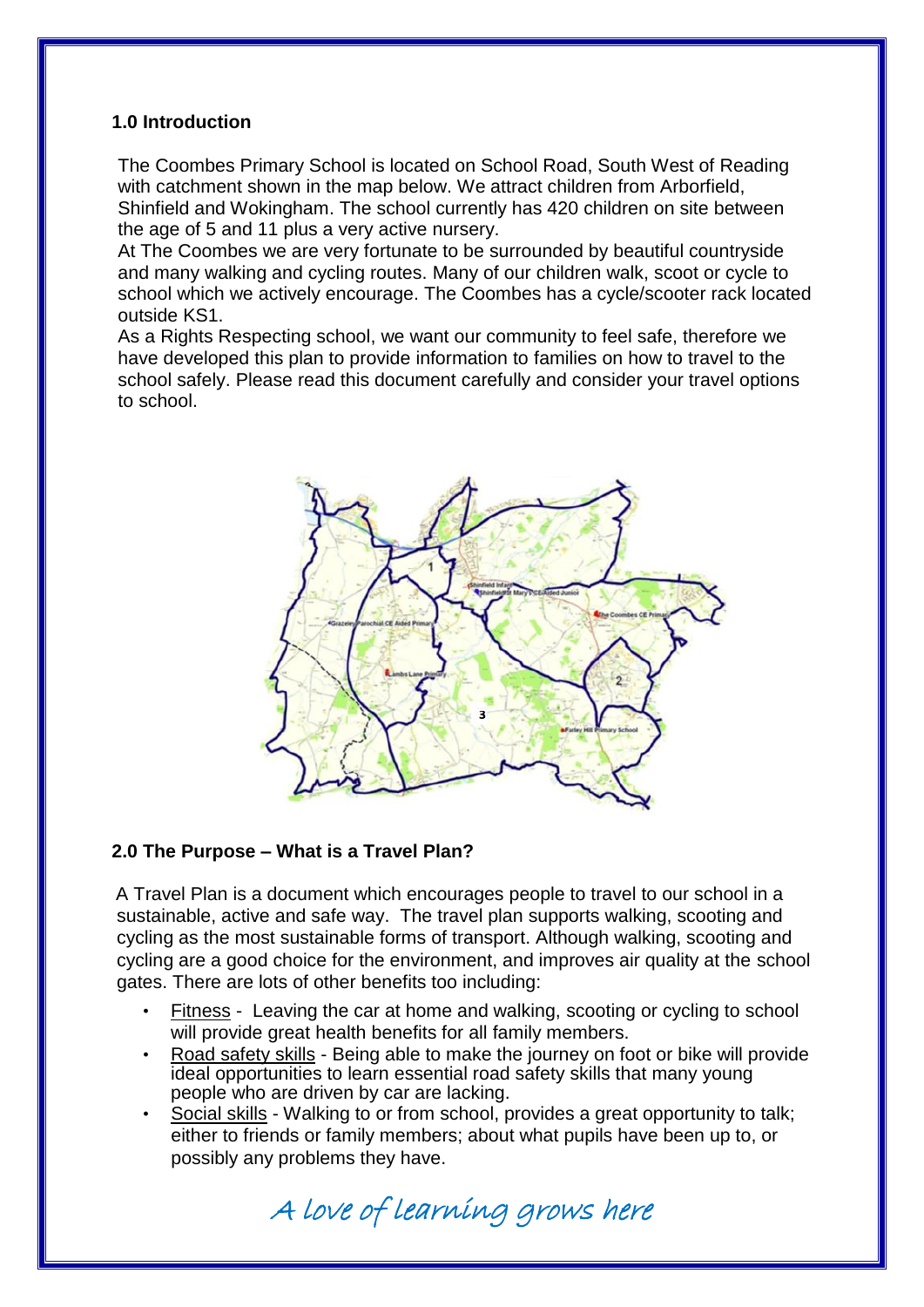Safety - More people walking, scooting and cycling means less cars on the road and at the school gate making a much safer environment for everyone

This document has been created to make it clear the expectations The Coombes Primary School holds in relation to travel to their site. It is the responsibility of parents/ carers to read and understand this information. Anything that is not clear can be discussed with the school.

#### **3.0 Action Plan**

This document is a living document that is reviewed and updated annually. The overall aim of the plan is to create safer journeys for those travelling to and from The Coombes CofE Primary School.

| Action                                                                                                                      | How to achieve this                                                                                                           | Responsibility           |
|-----------------------------------------------------------------------------------------------------------------------------|-------------------------------------------------------------------------------------------------------------------------------|--------------------------|
| Encourage responsible<br>parking. Promote safe,<br>sustainable and active<br>travel to school. Monitor<br>travel to school. | Communication with<br>parents over appropriate<br>parking locations in order<br>to create a safer school<br>gate environment. | HT/Parentmail            |
|                                                                                                                             | Tap into existing<br>resources and events<br>such as The Big Pedal,<br>Walk to School Week,<br>Road Safety Roadshows.         | HT/SOM/KS1 & KS2<br>LEAD |
|                                                                                                                             | Complete annual survey<br>via data collection sheet<br>to review travel patterns<br>to school.                                | HT/SOM/Office Manager    |

#### **4.0 Travel Surveys**

Every September The Coombes Primary School collect data on how children travel to school and we are aware that active travel; walking, scooting and cycling is on the decline and driving levels are increasing. This is particularly noticeable in the autumn term

and in inclement weather.

#### **5.0 Map of the school grounds**

Below is a map of the school grounds. Parking for staff and taxis bringing children to school is located in the pink areas. The blue area shows the drop off zone for parents; please do not leave your car unattended here and the red line shows the pedestrian crossing opposite the main gate. Please do not park on the double yellow or zig zag lines so that children have a safe place to cross with full visibility of oncoming traffic.

A love of learning grows here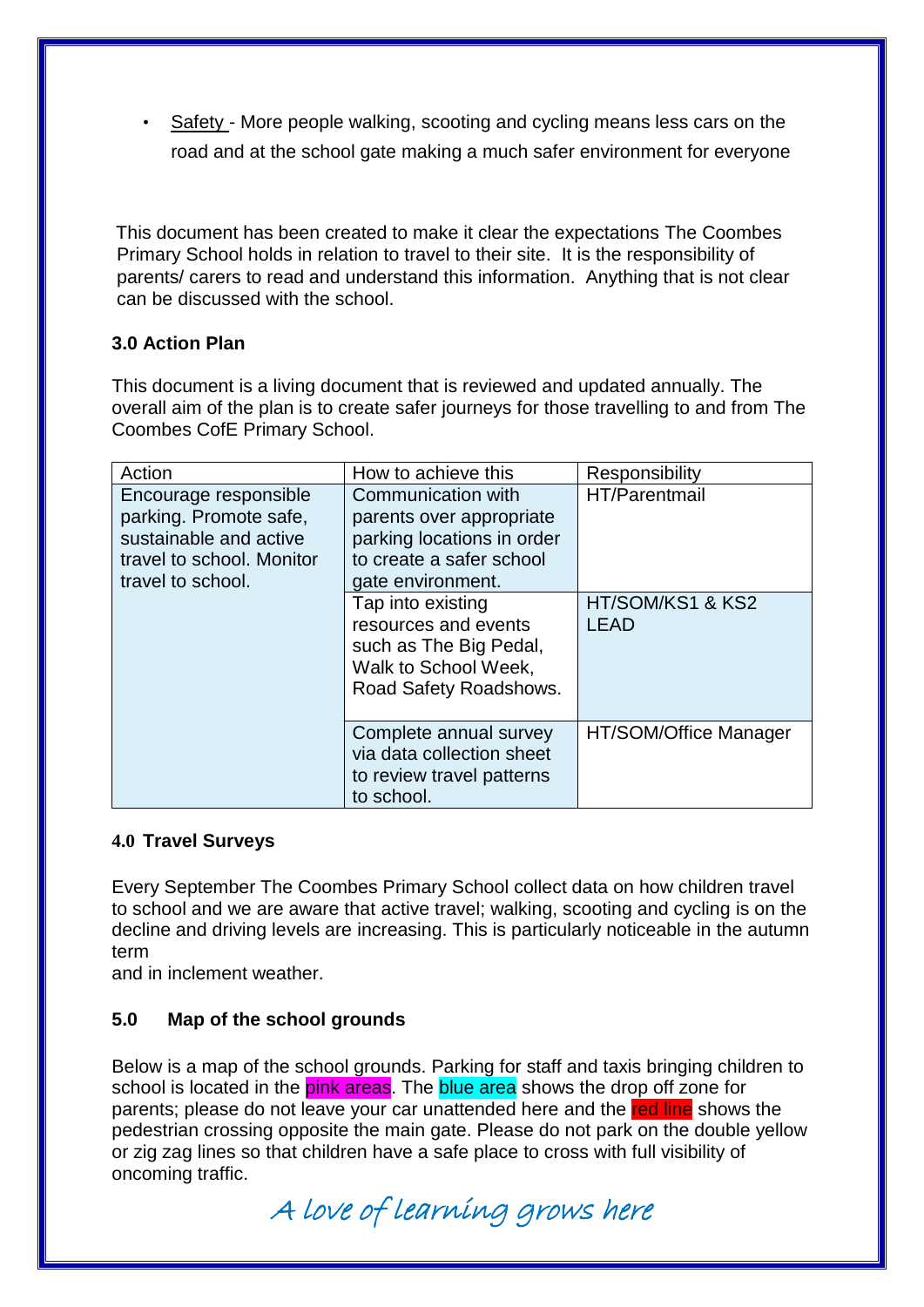If parking in residential areas near the school, we ask that you consider our neighbours and park considerately at all times keeping drives and access routes clear. The **yellow area** shows the scooter park in the KS1 playground.



There will always be congestion around the school, especially around drop off and pick up times, so we politely ask you to plan your route from home using all available paths and crossing facilities to help us reduce traffic in this region. The Royal British Legion located minutes away from school is a designated park and stride location to reduce congestion at the school gate. We actively encourage you to park there and make the last few minutes on foot or bike to the school gate.

#### **6.0 Advice for travellers**



## A love of learning grows here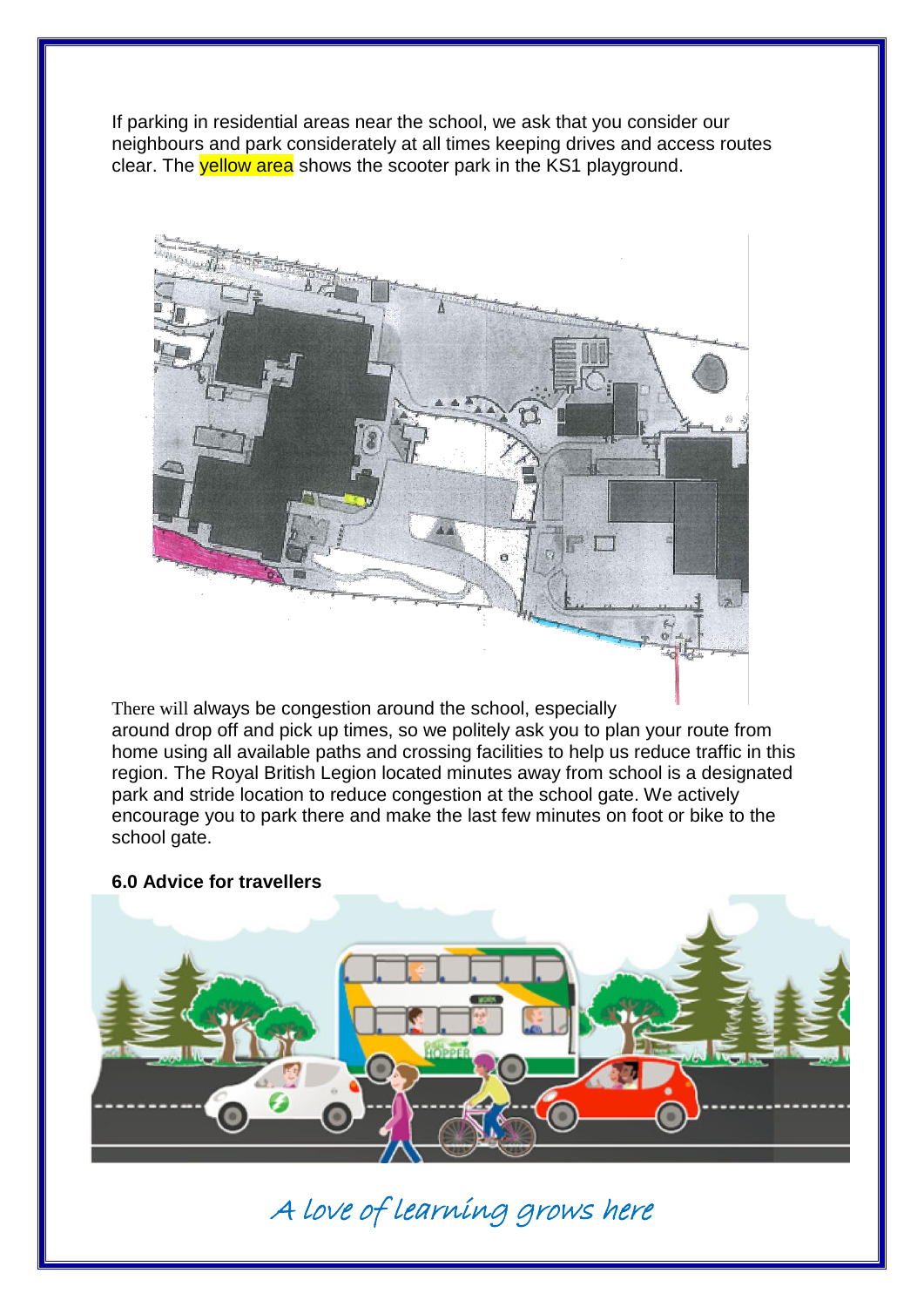#### Tips to keep you safe when **walking** to school.

- Plan your route to school at home first. There are many path networks within the area with many crossing facilities – zebras, pelican and islands, try and make use of these and plan a safe route.
- Find a good place to cross. This should be away from parked cars and have good visibility in both directions.
- Be bright and be seen, the more you stand out the more drivers will see you and slow down.
- Be aware of possible future developments on the relief road, this may mean the presence of heavy vehicles and building works.
- Be careful of driveways and narrow entrances Stay alert and pay attention at all times. Avoid talking to others or using a mobile phone whilst crossing.

Crossing the street safely 1) Stop at the curb or edge of the street. 2). Look right, look left then right again. 3) Wait until no traffic is coming and begin crossing. 4) Keep looking for traffic until you have finished crossing. 5). Walk, don't run across the street.

#### Tips to keep you safe when **cycling and scooting** to school.

Where children can do so safely, we actively encourage children to bike or scoot to school. Please feel free to bring your bike or scooter and make use of our storage facilities. However, the school cannot take any responsibility for any bikes or scooters left here so you will need to bring a lock.

- Please wear a helmet and wear something bright
- Ride in a position you can see and be seen
- No cycling or scooting in the playground and consider other pedestrians around the school gate
- Maintain your bike. Check your brakes and tyre pressure, some good guides can be found online.
- Be considerate of others on the paths around the school, use your bell on your bike is necessary to warn pedestrians you are there.

If you are taking the car, you can help by:

Planning ahead and giving yourself plenty of time in order to account for any unexpected delays. Please give yourself time to find a responsible place to park.

A love of learning grows here